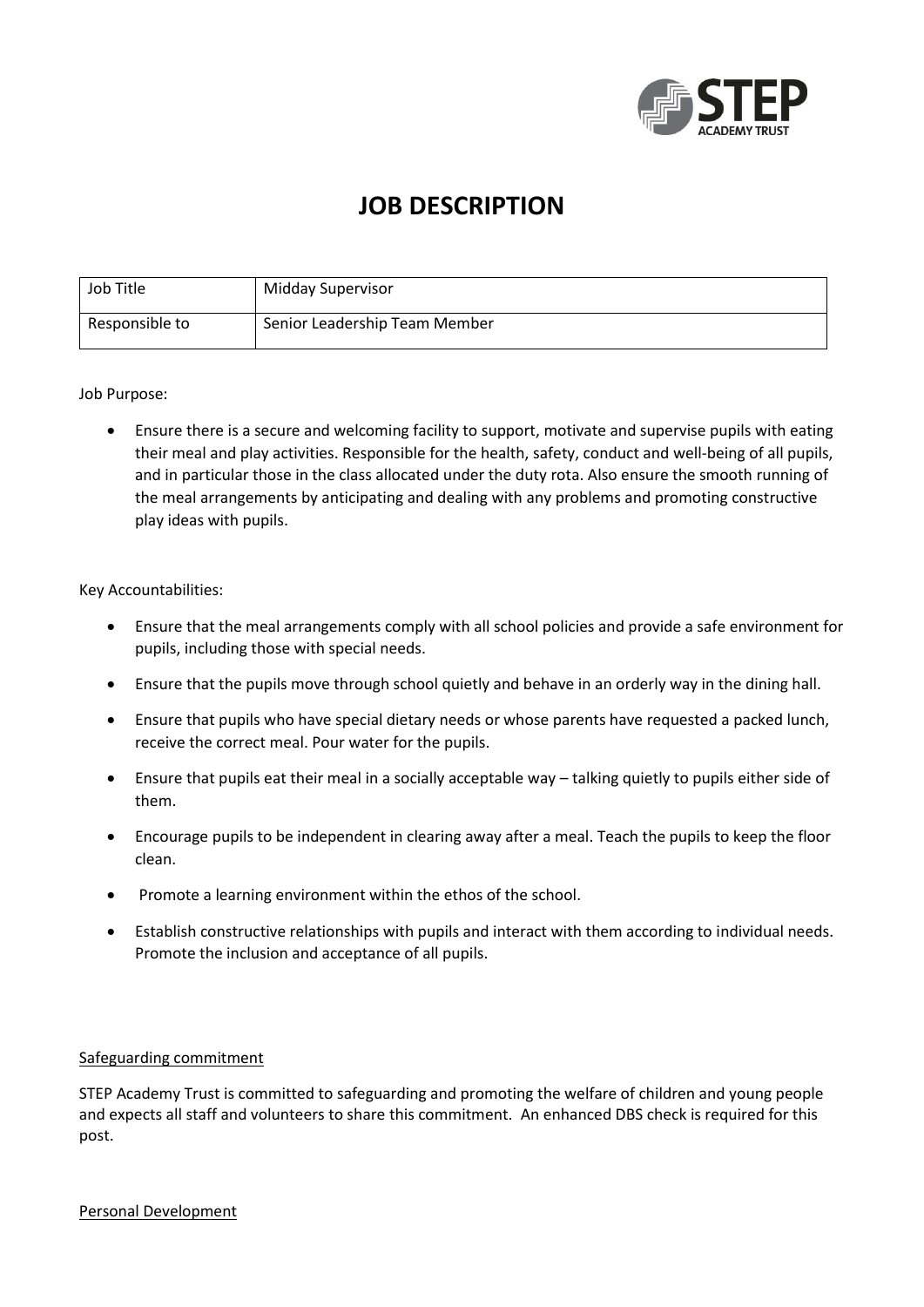Maintain a commitment to your own professional development. Be aware of changing employment legislation, new developments and innovations through the use of publications, internet and other resources. Stay informed about relevant changes and emerging themes within the sector.

#### Commitment to Equality and anti-racism

STEP Academy Trust has a strong commitment to achieving equality of opportunity in its services to the community and in the employment of people. It expects all employeesto understand, comply with and to promote its policies in their own work, to undertake any appropriate training and to challenge racism, prejudice and discrimination.

## Commitment to Diversity

Take individual and collective professional responsibility for championing the Trust's anti-racism agenda and proactively implementing initiatives which secure equality of access and outcomes. Also to commit to continually developing personal understanding of diversity.

### Green Statement

Seek opportunities for contributing to sustainable development of the Trust, in accordance with the Trust's Green Commitment. In particular, demonstrate good environmental practice such as energy efficiency, use of sustainable materials, sustainable transport, recycling and waste reduction.

### Data Protection

To be aware of the Trust's responsibilities under the Data Protection Act 2018 and GDPR and ensure compliance.

### Confidentiality

You are expected to treat all information acquired through your employment, both formally and informally, in strict confidence.

#### Health & Safety

Every employee is responsible for their own Health & Safety, as well as that of colleagues, service users and the public. Employees should co-operate with management, follow established systems of work, use protective equipment where necessary and report defectives and hazards to management.

The post holder may be required to perform other than these duties given in the job description. The particular duties and responsibilities attached to posts may vary from time to time without changing the general character of the duties or the level of responsibility. The job description is not a comprehensive statement of duties but sets out the main expectations of the Trust.